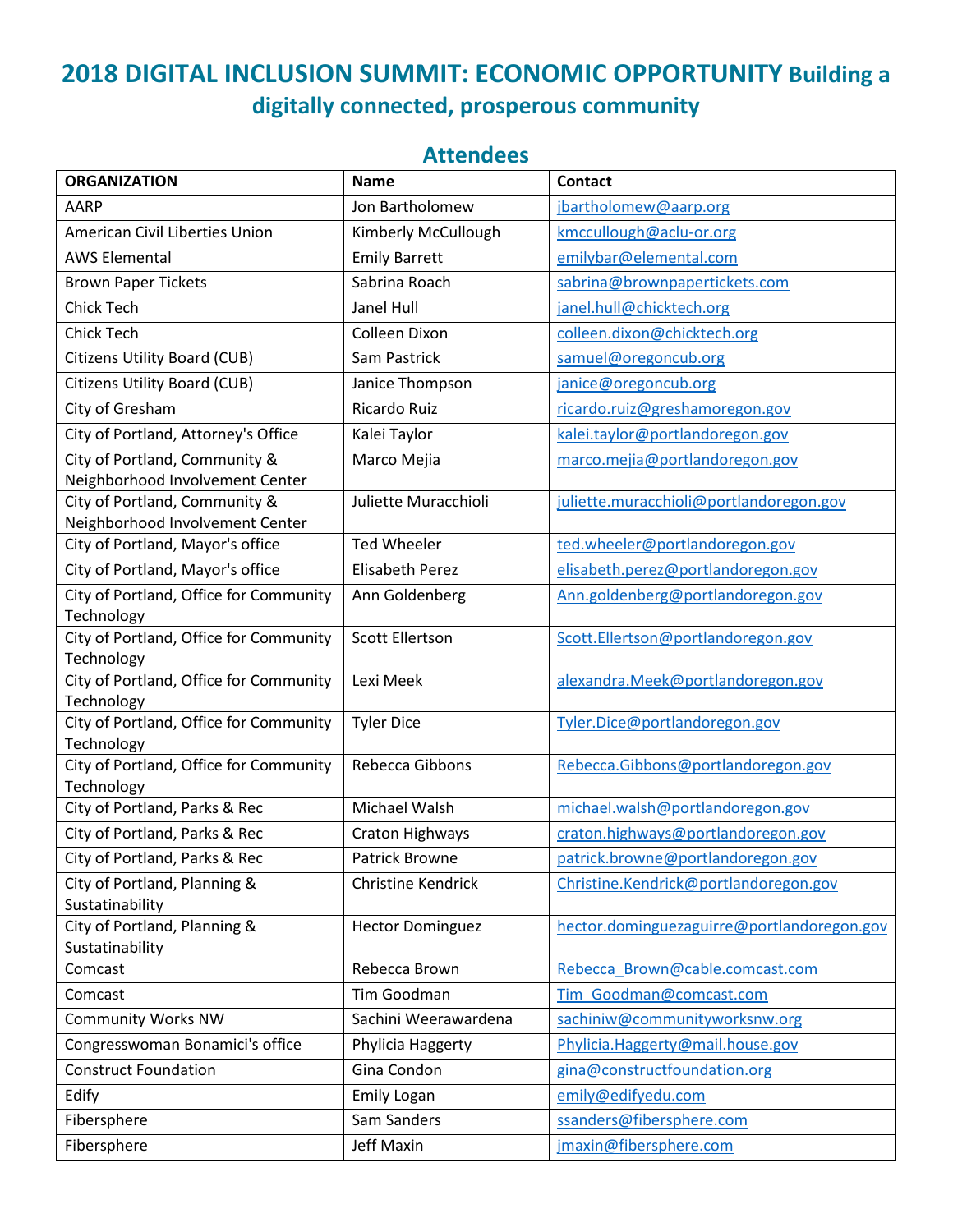| <b>Free Geek</b>                                         | Sara Rasmussen           | sara.rasmussen@freegeek.org   |
|----------------------------------------------------------|--------------------------|-------------------------------|
| <b>Free Geek</b>                                         | <b>Emily Wong</b>        | emily.wong@freegeek.org       |
| <b>Free Geek</b>                                         | Dan Bartholomew          | dan.bartholomew@freegeek.org  |
| <b>Free Geek</b>                                         | <b>Chris Nuffer</b>      | Chris.nuffer@freegeek.org     |
| <b>Free Geek</b>                                         | Lacey Clark              | lacey.clark@freegeek.org      |
| Gresham-Barlow School Dist.                              | Angie Kautz              | kautz@gresham.k12.or.us       |
| Gresham-Barlow School Dist.                              | <b>Bill DeWitz</b>       | dewitz@gresham.k12.or.us      |
| HealthShare                                              | Michael Anderson-Nathe   | michael@healthshareoregon.org |
| HealthShare                                              | Daesha Ramachandran      | daesha@healthshareoregon.org  |
| Home Forward                                             | John Demboski            | john.a.demboski@hud.gov       |
| Innovate Oregon                                          | <b>Thompson Morrison</b> | thompson@innovateoregon.org   |
| Instrument                                               | Phong Ho                 | phong@instrument.com          |
| iUrban Teen                                              | Mauricio Somilleva       | mauricio@iurbanteen.org       |
| Digital Equity/Broadband Advocate                        | Mary Beth Henry          | mbhenry532@gmail.com          |
| <b>MetroEast Community Media</b>                         | Marty Jones              | martin@metroeast.org          |
| <b>MetroEast Community Media</b>                         | Seth Ring                | seth@metroeast.org            |
| <b>MetroEast Community Media</b>                         | John Lugton              | john@metroeast.org            |
| <b>MetroEast Community Media</b>                         | <b>Tony Evans</b>        | tony@metroeast.org            |
| <b>MetroEast Community Media</b>                         | Ivana Horvat             | ivana@metroeast.org           |
| <b>Meyer Memorial Trust</b>                              | Kimberly A. C. Wilson    | kwilson@mmt.org               |
| <b>Meyer Memorial Trust</b>                              | Nicole Kendrick          | nicole@mmt.org                |
| Mozilla                                                  | <b>Bradley Cohen</b>     | bcohen@mozilla.com            |
| Mt. Hood Cable Regulatory                                | Julie Omelchuck          | Julieo@mhcrc.org              |
| Commission                                               |                          |                               |
| Multnomah County                                         | Matt Timberlake          | matthew.timberlake@multco.us  |
| Multnomah County                                         | Vasheeta James           | vasheeta.james@multco.us      |
| <b>Multnomah County</b>                                  | Debra Lee                | Debra.lee@multco.us           |
| Multnomah County                                         | <b>Ronnie Meyers</b>     | ronnie.w.meyers@multco.us     |
| Multnomah County                                         | <b>Bob Leek</b>          | bob.leek@multco.us            |
| <b>Multnomah County</b>                                  | Chris Clancy             | chris.clancy@multco.us        |
| Multnomah County                                         | Linu Parappilly          | linu.parappilly@multco.us     |
| <b>Multnomah County</b>                                  | <b>Tony Chandler</b>     | tony.chandler@multco.us       |
| Multnomah County Library                                 | Jon Worona               | jonrw@multcolib.org           |
| Multnomah County Library                                 | Tara Nash                | taran@multcolib.org           |
| Multnomah County Library                                 | Shawn Cunningham         | shawnc@multcolib.org          |
| Multnomah County Library                                 | <b>Brian McGuirk</b>     | brianmc@multcolib.org         |
| Multnomah County Library                                 | Sonja Ervin              | sonjae@multco.us              |
| Multnomah County Library                                 | <b>Stephanie Miller</b>  | stephaniem@multco.us          |
| Multnomah County Library                                 | Vailey Oehlke            | vaileyo@multcolib.org         |
| Multnomah County, Chair Kafoury                          | Deborah Kafoury          | deborah.kafoury@multco.us     |
| Multnomah County, Department of<br><b>Human Services</b> | Matt Kinshella           | matt.kinshella@multco.us      |
| NTEN Nonprofit Technology Network                        | Amy Sample Ward          | amy@nten.org                  |
| NTEN Nonprofit Technology Network                        | Drew Pizzolato           | drew@nten.org                 |
| <b>Oregon Community Foundation</b>                       | <b>Megan McElroy</b>     | mmcelroy@oregoncf.org         |
| <b>Oregon Community Foundation</b>                       | Leann Do                 | ldo@oregoncf.org              |